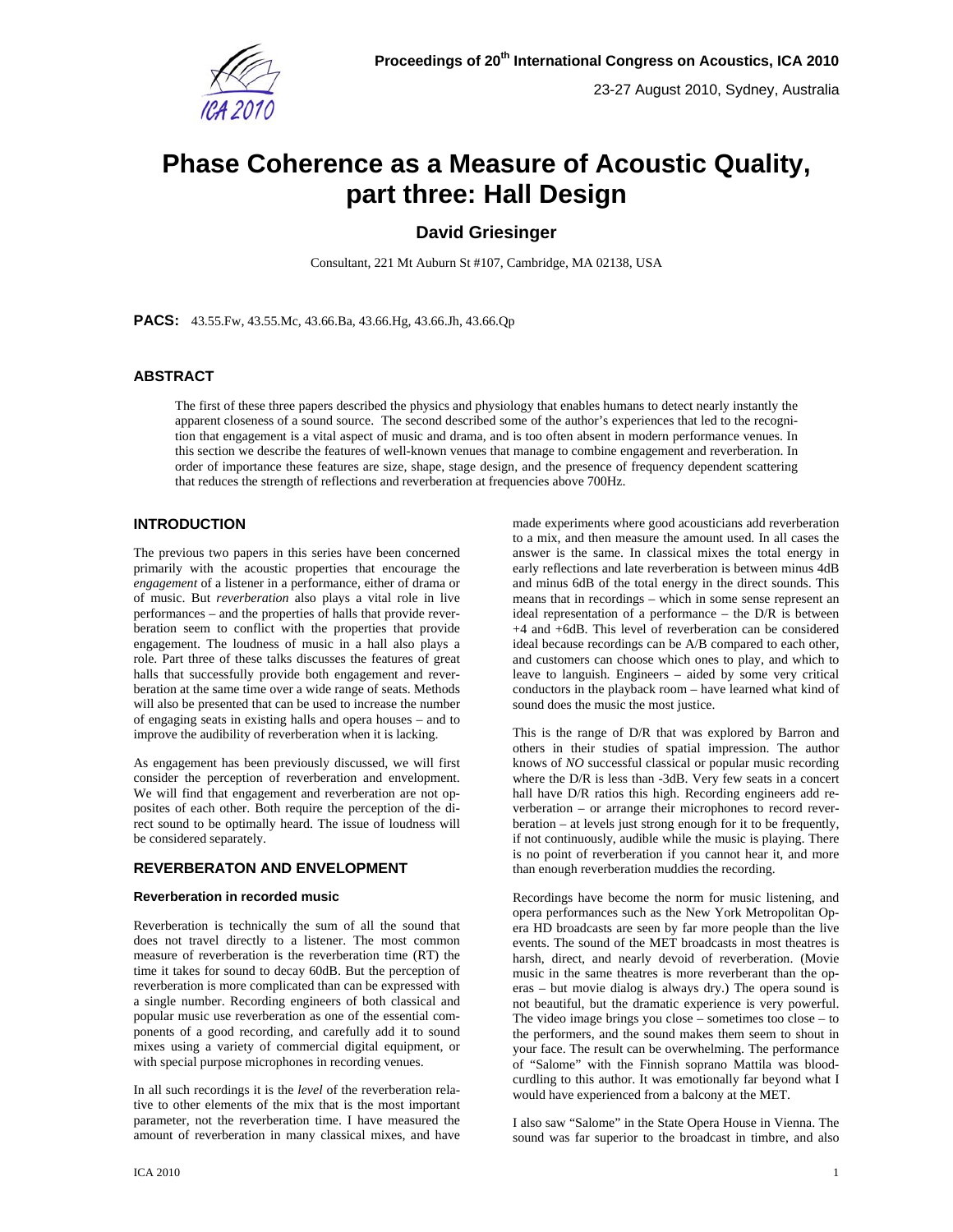nearly devoid of reverberation. The Vienna Philharmonic can play very loud in that house! The result was highly engaging. In Vienna the visual distance was greater than the HD image – but it was still a powerful performance. Like it or not, audiences have come to expect, or will come to expect, a similar experience to the HD broadcast when they come to a live event. They will get it in the Staatsoper Berlin, or the Vienna Opera. I can't imagine seeing or hearing "Salome" in an opera house like the Paris Bastille.

#### **Stream formation – foreground and background**

In recordings the direct sound is always strong enough to be perceived as separate from late reverberation. When this separation is possible the brain creates two distinct sound streams. The foreground stream contains the direct sound, the sound that provides information about pitch, timbre, and localization. The background stream contains the late reverberation from the direct sounds and environmental noise. This subject is extensively explained in [1].

The background stream has interesting properties. For example, you can only hear the background stream in the gaps between the foreground sounds, but the background is perceived as continuous, and often louder and more enveloping than the reverberation itself.

The brain can assign sounds to a background stream only if it is possible to detect a distinct foreground stream. When direct sound is not separable from reverberation the brain perceives both as a foreground stream, and analyses both as a single unit. This perception is very common in modern halls. The sound is muddy, reverberant, and not enveloping. Localization is poor for such a stream. Both the reverberation and what is left of the direct sound seem to come from the front of the listener, which typically matches the visual image. The listener can imagine he or she is localizing the instruments – and this may be true for occasionally for instruments that are highly directive – but the overall sound is muddy, and surprisingly not enveloping.

The bottom line is that a rich, enveloping reverberation cannot be perceived unless the direct sound can be separated from the late reverberation. Direct sound and reverberation are not inimical – they are both essential.

# **A FEW EXAMPLES**

Although a small percentage of shoebox concert halls with a reverberation time of about 2 seconds have a good reputation, the success of a hall (of any shape) with the same reverberation time is not guaranteed. The opposite is proved by halls all over the world. We can glean some of the reasons some halls work better than others by looking at a few examples.

In [2] the author examines three shoebox halls of similar size and shape. A major difference is the design of the stage house. The stage of New York's Avery Fisher hall is deep and low ceilinged, with no absorption besides the orchestra on the floor. There are multiple prompt internal reflections which add to the direct sound of the instruments, particularly those in the back of the orchestra. These instruments sound muddy and far away, although instruments in the front row, such as a violin soloist, have some engagement. But the engagement is lost as you move back in the hall. In the front of the first balcony the sound is muddy, not localizable, and not reverberant. It is simply unclear. The sound from the rear of the stage lacks clarity because of the reflections in the stage house. Why is there high engagement in the front of the first balcony in Boston, and not in New York? Why is the rear of the hall not enveloping?



Figure 1: Avery Fisher Hall, New York City. Note the deep, low ceilinged stage house, with nearly parallel side walls. These surfaces trap sound inside the stage, which scrambles the phase coherence of the harmonics from instruments in the rear of the orchestra. The ceiling of the hall is basically flat, as are the side walls.



Figure 2: Boston Symphony Hall. The stage house is high, wide, and shallow, with sloping side walls and ceiling. Reflections from these surfaces are directed into the hall, and multiple reflections do not occur within the stage house. Instruments in the rear of the orchestra have equal clarity as instruments in front. Notice the coffers on the ceiling, and the niches along the side walls.

The stage in Boston does not capture the sound from the orchestra. It throws it out into the hall. This gives the orchestra both clarity and power. Instruments in the rear of the orchestra are heard with clarity, as the phase coherence of the harmonics is not scrambled by multiple prompt reflections. The coffered ceiling and the niches on the side walls are wonderful. They have the effect of sending frequencies above 1000Hz back to the front of the hall, effectively increasing the D/R ratio for seats in the rear. As a consequence the hall is engaging over a wide range of seats. The occupied reverberation time is only about 1.8 seconds, and yet the hall is perceived as both reverberant and enveloping.

The walls below the first balcony are not coffered, and there are reflections from them into the rear of the stalls. These reflections are augmented by a second set of reflections from the under balcony surface to the side walls and then into the stalls. The combination of the two reflections makes seats in the stalls further back than row W less engaging than seats more forward in the hall.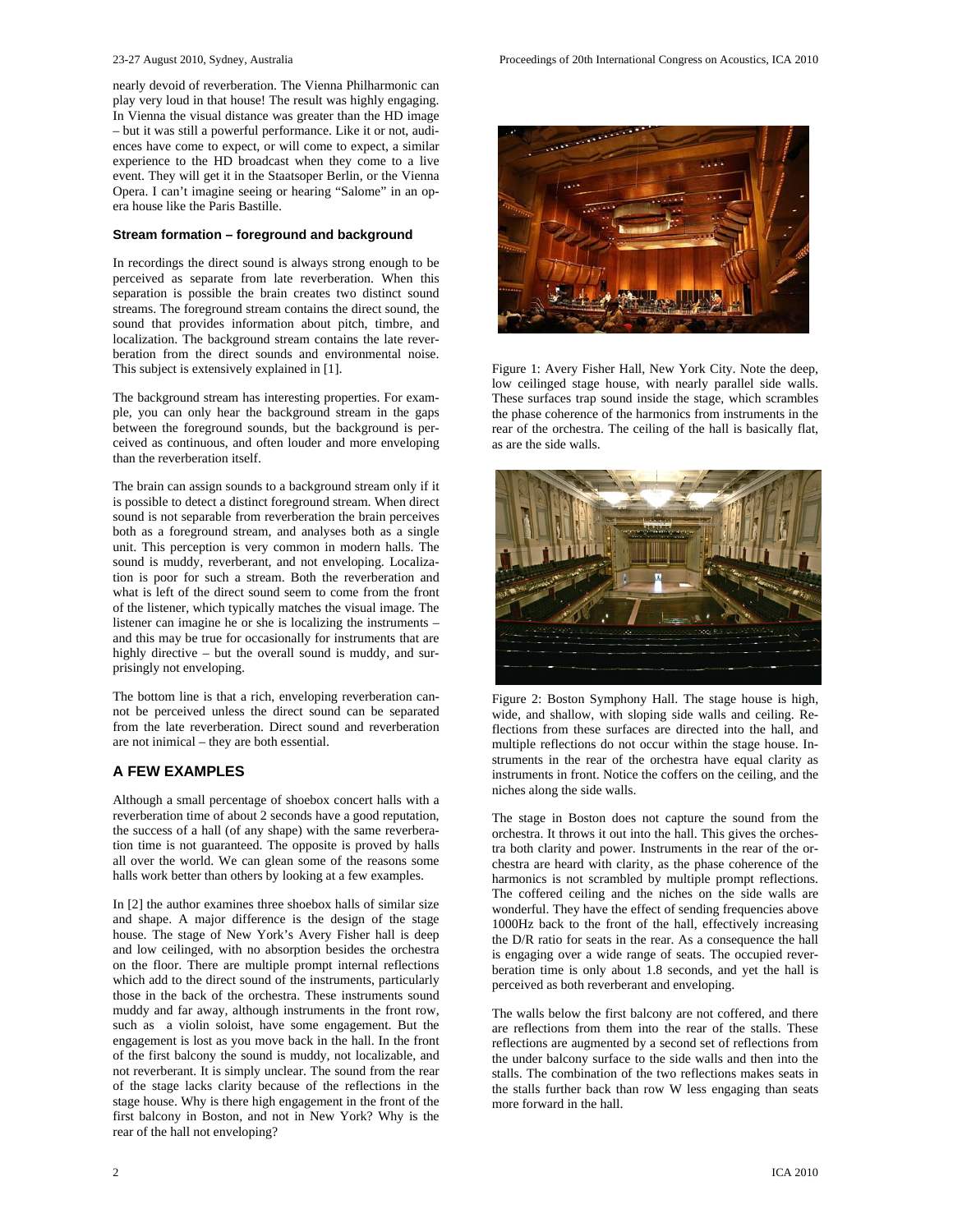

Figure 3: The Amsterdam Concertgebouw. The Concertgebouw is square in plan, and there is no stage house. The average distance from the orchestra to a listener is smaller than it is in Boston. There are no reflections from the wall behind the orchestra, as they are absorbed by the audience and the organ. The ceiling is coffered, as in Boston, and the reflections from the side walls arrive later than they do in Boston. All these factors combine to give the hall unusual clarity. The reverberation time is longer than in Boston, and the late reverberation is strong, as there are a great many surfaces that reflect the sound upward above the audience, where it can take its time to get back down. The high late reverberation level, combined with the clarity of the direct sound, give a rich sense of envelopment throughout the hall.



Figure 4: The Kennedy Centre, Washington, DC. Note the flat canopy over the orchestra, and the rippled – not coffered – ceiling in the hall. No niches or coffers adorn the side walls. The audience on the stage absorbs some of the sound that would otherwise go to the hall. The sound in the first half of the stalls is not as loud as Boston, but reasonably clear. The author has not heard the sound further back.



#### 23-27 August 2010, Sydney, Australia Proceedings of 20th International Congress on Acoustics, ICA 2010

Figure 5: Alice Tully Hall, New York City.

Alice Tully is a wide fan – not intrinsically bad – but note the flat ceiling, the nearly parallel side walls on the stage, the flat ceiling over the stage, and its nearly parallel alignment to the floor. This stage house traps sound, adding prompt early reflections to any instrument with a non-directive radiation pattern, such as piano or woodwinds. There are no coffers or niches. The hall is also physically large for a chamber music hall, with a large average seating distance. Musicians are visually and sonically far away. Not a very promising place for a violin-piano performance, or a string quartet. You need to get a seat up close.



Figure 6: Disney Hall, Los Angeles.

Disney Hall is a vineyard hall, not a shoebox. There is no stage house, but reflections from the rear of the orchestra are directed into the stalls by the wall behind the orchestra. This adds a prompt, strong early reflection to the direct sound. This reflection is not sufficient to eliminate engagement, but it is a major component of the sum of all the early reflections. Note that all the ceiling surfaces are devoid of frequencydependent scattering. They direct the first reflections from the orchestra down into the audience, where they add to the prompt reflection from stage wall, and form a sum sufficient to scramble the phases of the direct sound in the first 100ms. These reflections are then absorbed by the orchestra and audience, so all this energy does not contribute to late reverberation. The result is very strange. Even in the middle of the stalls the orchestra seems far away. At the same time late reverberation is almost inaudible. It is unusual that a hall with a two second reverberation time should sound so dry – but this shows the vital importance of both the low late reverberation level, and the lack of a separately perceived direct sound.

I heard a performance of "Le Sacre du Printemps" in Disney Hall from a seat in the middle of the stalls. As mentioned above, the sound was distant, relatively quiet, and might be best described as "nice". I was surprised by the sense of distance. I expected at least some engagement in that seat. The next week I was in Berlin, tuning the Staatsoper. As luck would have it, after the tuning the Staatscapella performed "Printemps" with the Berlin Staatsoper Ballet. I happened to record both the performance in Disney and the performance in the Staatsoper with the same equipment. The Staatsoper was 10dB louder than Disney Hall. The sound from the centre of the first balcony in the Staatsoper was anything but "nice". It was wild, orgasmic, gut wrenching. This is the music that started a riot in Paris when it was heard in the dry acoustics of the Theatre des Champs-Elysees. No riot was started by the performance in Disney. The audience politely applauded.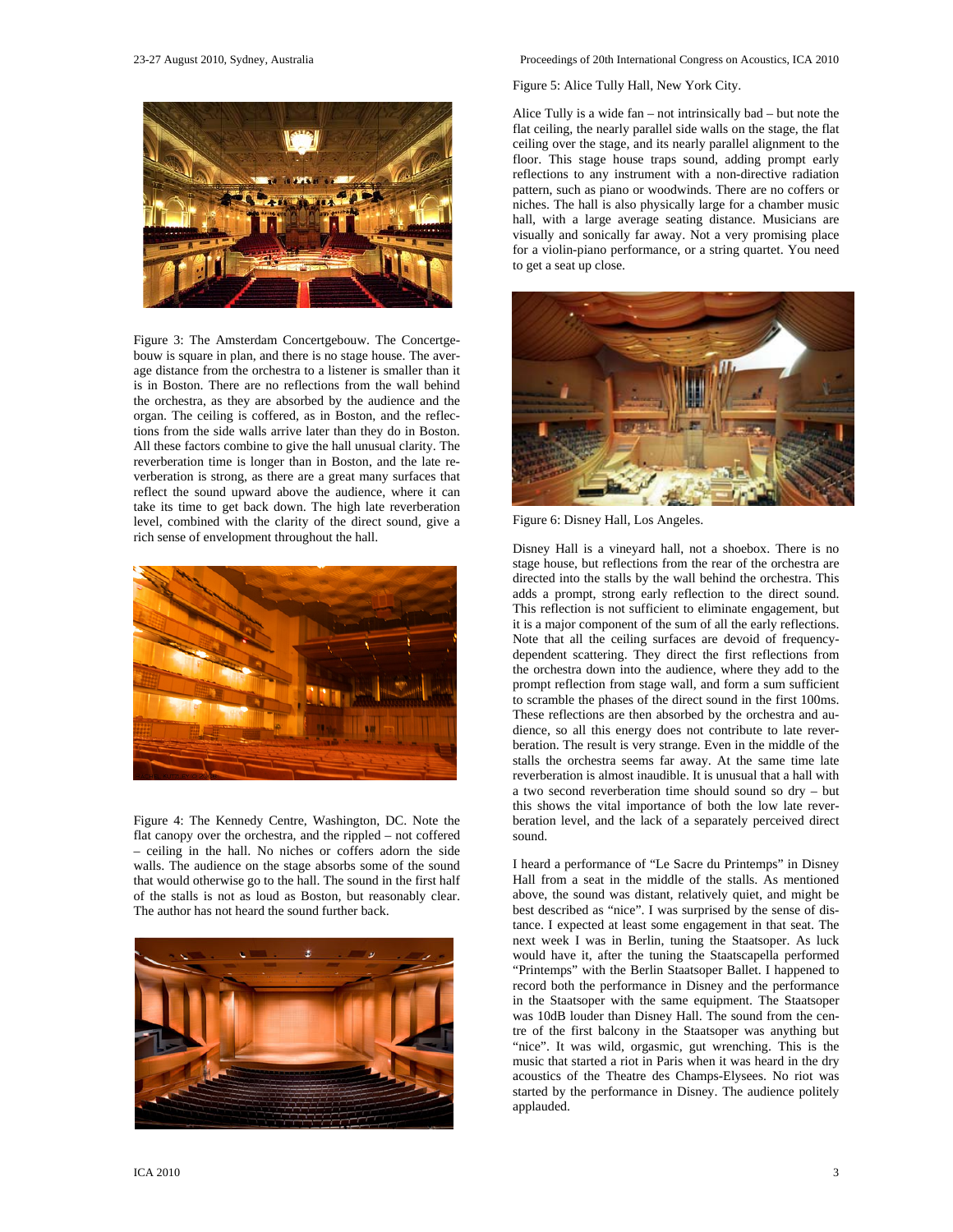#### **THE MAIN POINTS OF PART THREE**

**The ability to distinctly hear the** *Direct Sound –* **as measured by** *LOC* **or through the analysis of a binaural recording – is a vital component of the sound quality in a great hall.** 

The ability to separately perceive the direct sound when the D/R is less than -3dB requires *time.* When the d/r ratio is low there must be sufficient time between the arrival of the direct sound and the build-up of the reverberation if engagement is to be perceived.

**Hall shape does not scale.** Our ability to perceive the direct sound – and thus localization, engagement, and envelopment - depends on the direct to reverberant ratio (D/R), and on the rate that reverberation builds up with time. Both D/R and the rate of build-up change as the hall size scales – but human hearing (and the properties of music) do not change. Reducing the scale of a hall by a factor of two will only be successful if the pitch and tempo of the music increases a factor of two, and the speed of our neurology also increases a factor of two. This does not happen!

A hall shape that provides good localization in a high percentage of 2000 seats will produce a much lower percentage of great seats if it is scaled to 1000 seats. We need to bring the average seating distance closer to the musicians if a small hall is to be both reverberant and engaging. We also need to reduce the reverberation time.

#### **Frequency-dependent diffusing elements are often necessary, and they do not scale.**

The audibility of direct sound, and thus the perceptions of both localization and engagement, is frequency dependent. Frequencies above 700Hz are particularly important. Frequency dependent diffusing elements can cause the D/R to vary with frequency in ways that improve the audibility of direct sound. This works because such elements reduce both first order and higher order reflections at high frequency. The *LOC* equation is sensitive to all reflections in a 100ms window, as is my neurological model for pitch, timbre, and azimuth detection. 100ms will include many second and third order reflections, especially in small halls.

The best halls (Boston, Amsterdam, and Vienna) all have ceiling and side wall elements with box shape and a depth of ~0.4m. These elements tend to send frequencies above 700Hz back toward the orchestra and the front of the stalls. Listeners in these locations appreciate the increased spatial impression, and engagement is not affected because the direct sound is strong. But the audience and musicians in these positions absorb these reflections. (The absorption only occurs in occupied halls – so the effect will not be detected in unoccupied measurements!) The result is a lower reverberant level above 700Hz in the rear of the hall. This increases the D/R at high frequencies for the rear seats, and improves engagement. Replacing these box shaped elements with smooth curves or with smaller size features does not achieve the same result.

Some evidence of this effect can be seen in RT and IACC80 measurements when the hall and stage are occupied. Measurements in Boston Symphony Hall (BSH) above 1000Hz show a clear double slope that is not visible at 500Hz. Although BSH is a large shoebox, the hall has high engagement in at least 70% of the seats.

Thanks to Larry and Dana Kirkegaard I have some very rare measurements of BSH when the hall and stage were fully occupied. The measurements were made with a series of large balloons, so the impulse responses are not as sharp as I would like. But they show a clear double slope in the rear seats at frequencies above 1000Hz.



Figure 7: 50ms window-integrated impulse response of Boston Symphony Hall with occupied hall and stage, 1000Hz octave band. The source was in the middle of the violin section, the receiver was in the front of the first balcony – nearly 100ft from the source. Note the clear double slope. The RT for the first 10dB of decay is 1.0 seconds. The RT of the later decay is 1.9 seconds. The side wall and ceiling reflections have been significantly attenuated at this frequency. This is Leo Beranek's favorite seat. It provides excellent localization, engagement, and envelopment.



Figure 8: The same impulse as figure 1, but in the 250Hz octave band. Note that the double slope is not visible. The direct sound has been overwhelmed by reflections and reverberation – as one would expect at so great a distance.

The double lateral reflections from the side walls are a problem for the seats in the stalls, as there is no coffering on that surface, and the ceiling below the first balcony is planar and hard. But the coffering on the main ceiling keeps the early reflections above 700Hz weak enough that there is good localization and engagement to at least row T on the floor. Localization and engagement are much poorer in seats just after the cross-isle, row W and further back. In my opinion the hall would be improved by adding 1" absorptive panels to the underside of the first balcony in areas that reflect to the rear of the stalls. This would be inexpensive to try!

Localization and engagement are restored in the front of the first balcony because the primary reflection from the side wall is blocked by the side audience. There is a secondary reflection off the ceiling below the second balcony to the first balcony side wall – but it is not strong enough to inhibit localization and engagement. Although the instruments subtend smaller angles in the front of the balcony than they do in the centre of the stalls, the localization of the woodwinds is better in the balcony. They do not play on risers.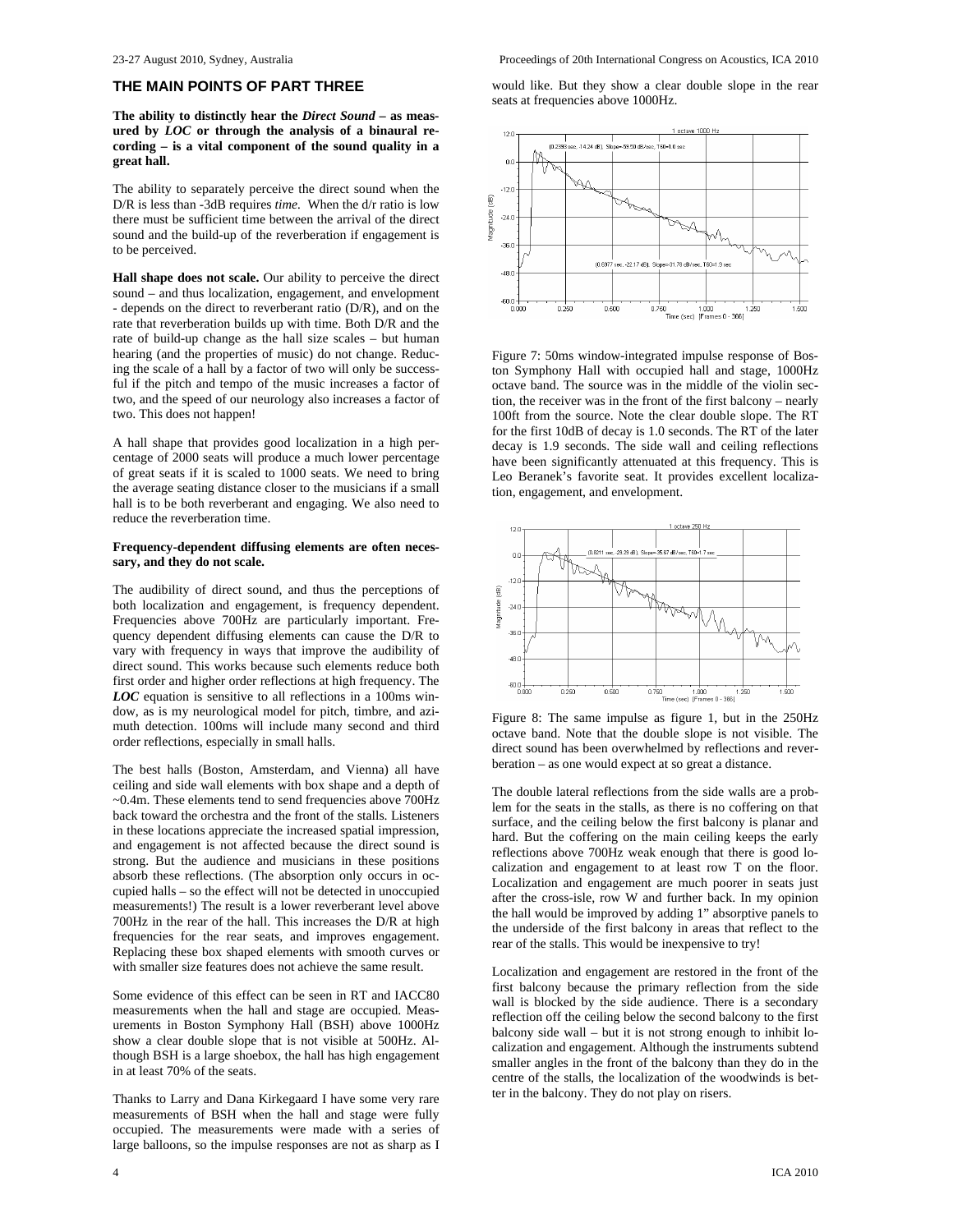#### **SIZE AND SHAPE**

#### **The most important factor that contributes to both engagement and to the beneficial perception of reverberation is the size and shape of the hall.**

We have made the point that engagement requires that a sound be perceived as close to the listener, even if the physical distance is large. What happens if both the sonic and the visual distance are close?

The author has had the experience of hearing a fine string quartet from a distance of only two meters. The clarity was fantastic – in fact, it was in the process of marveling about how well I could hear the inner voices that I realized some of the essential features of the sound detecting mechanism described in part one of this talk. But I do not usually sit this close. Shortly thereafter I heard another fine quartet from the middle of the stalls in the auditorium at the Metropolitan Museum of Art in New York City. The sound was reasonably clear – but not very loud. The quartet seemed lost in the large stage. The sound was not very exciting. The musicians were physically too far away for this music.

There may be an ideal distance from which to hear various kinds of music. It is probable that a space similar to the historic spaces in which the music was first performed might be a guide. But one should be cautious about the current condition of these spaces. Many of these spaces were far less reverberant in the past, filled with fabric since removed, and richly dressed audiences. Halls need to be larger these days to pay the bills.

But it is possible to build large venues which bring the audience closer to the musicians. The Concertgebouw in Amsterdam does this for a large orchestra. It is one of the halls at the top of Beranek's list. I heard Anner Bylsma play the Bach cello sonatas from a seat near the rear of the hall. The sound was clear, localizable, reverberant, and engaging.

Asbjørn Krokstad, Norway's best known acoustician and a noted conductor, gave a provocative lecture in Oslo about why current concert halls are not attracting younger audience members. He suggested that halls need to be *engaging*, not just nice. I was very excited – he had given me the word to describe the perception I had been attempting to communicate. At the end of the lecture he showed a picture of the Teatro Colón in Buenos Aires, Argentina. "Is this the concert hall of the future?" he asked.



Figure 9: Teatro Colón in Buenos Aires, Argentina. This hall is not a shoebox. Beranek classifies it as a large opera theatre with a semi-circular shape, and four tiers of balconies. The theatre is renowned as a concert hall. Notice that this is how it is being used in the picture above. The essential feature of this hall is that the average distance of a listener is close to the orchestra. The cubic volume needed for good late reverberation is provided by a high ceiling, which is also high

23-27 August 2010, Sydney, Australia Proceedings of 20th International Congress on Acoustics, ICA 2010

enough that the ceiling reflection into the stalls has enough time delay to be relatively weak. (The strength of a reflection relative to the direct sound decreases proportionally to the extra distance that is travelled.)

The Teatro Colón holds 2,487 seats. Beranek classes it as "one of the beautiful large opera houses in world," and not as a concert hall, so it does not appear in his ratings for halls. As an opera he says it is better than the Metropolitan in New York, and as a concert hall it is "surprisingly satisfactory." It is not a shoebox, it is not a vineyard, its reverberation time is 1.8 seconds, and yet Beranek reports that he has never heard a conductor who did not say that the Teatro Colón is one of the best halls in the world to conduct in, and to listen in. I have not heard it – but it is reported to be perceived as both engaging and reverberant in most of the seats. Orchestras love playing there. Why has it not been widely copied?

# **MEDIUM-SIZED (700-1500 SEAT) HALLS**

Boston is blessed not only with one of the three halls rated "excellent" in Bernaek's surveys, but with two of the finest chamber music halls that I know. Neither of the chamber music halls is a shoebox, and neither has a reverberation time over 1.5 seconds. Both halls are semi-circular in shape for the audience, with a single balcony, and an under balcony parquet. The balconies are spaced relatively high above the parquets, giving ample space for reverberation from the high ceilings to reach the audience members sitting below the balcony.

#### **Jordan Hall at New England Conservatory**

If you are a chamber musician and can attract a large audience, Jordan Hall is your Mecca. Boston Symphony is too large. The average audience member is too far from the stage to hear a string quartet, or an instrument-piano recital. Jordan is intimate. The average seating distance is close enough that the direct sound is strong and engaging in almost every seat, and yet the reverberation is almost always audible and rich. The reverberation time is about 1.5 seconds if you don't manage to sell out the hall, dropping to about 1.3 seconds when the hall is sold out – which is often the case.



Figure 10: Jordan Hall at the New England Conservatory, Boston. (1020 seats) The hall is semi-circular in shape, with a single large balcony. This arrangement shortens the average seating distance compared to a shoebox hall. The high ceiling and ample volume above the second balcony provides plenty of resonance. The stage house is deep, with parallel walls and a ceiling that is almost parallel with the floor. Instruments in the stage house lose the wonderful clarity this hall provides when the musicians are in front of the proscenium. The hall is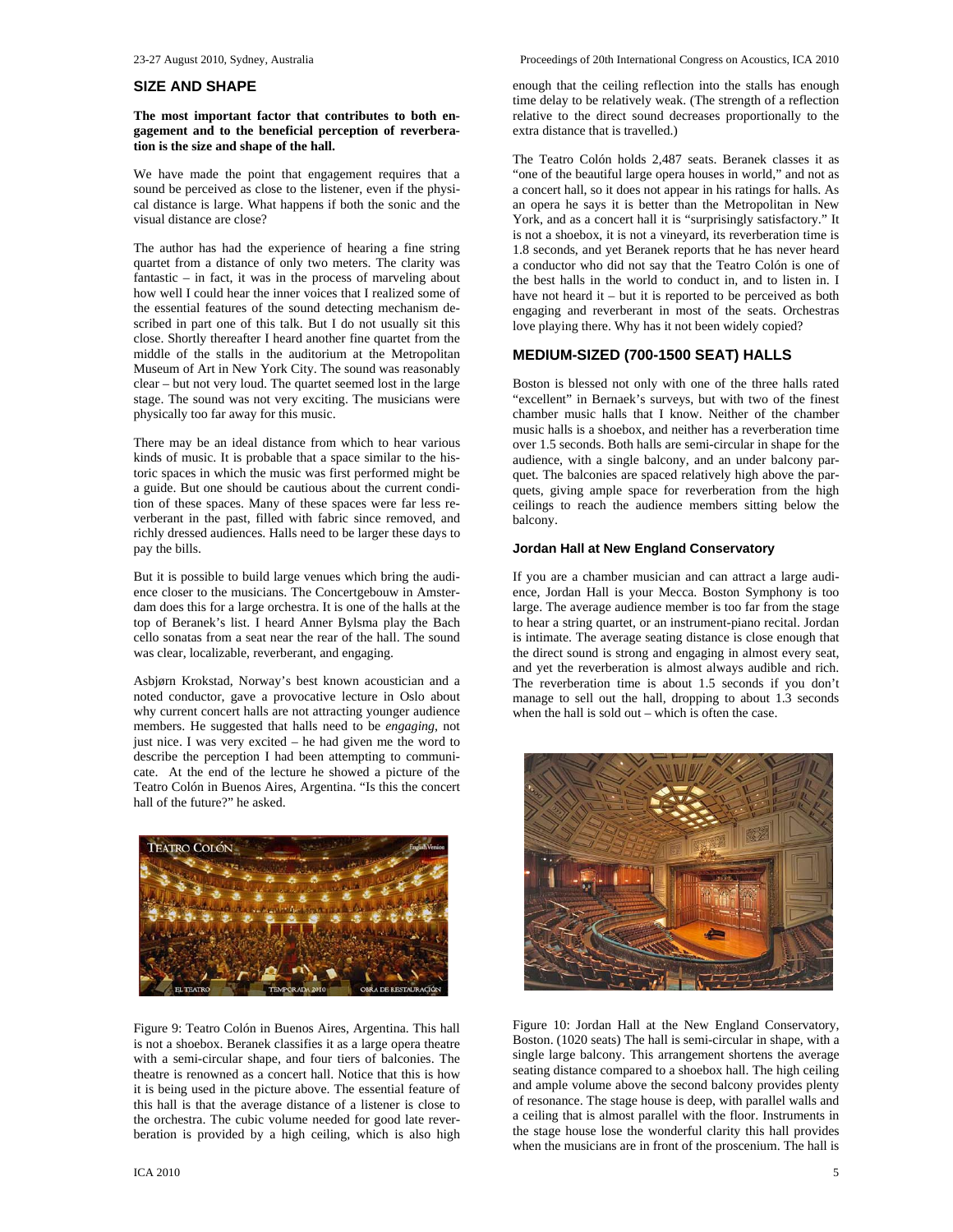in near constant use – and expensive to rent! It is known all over New England, and through the radio show "From the Top" it has become known throughout the United States.

The only real problem is the stage house, which has the ability to add enough multiple reflections to muddy the sound of those foolish enough to venture deep into it. Knowledgeable musicians avoid it.

#### **Sanders Theatre, Harvard University**

Harvard's Sanders Theatre is almost identical to Jordan in size, shape, and seating capacity. Sanders has no stage house, so the clarity is excellent regardless of where musicians choose to play. The stage platform is large enough that the Boston Symphony used to perform a regular concert series there. Cambridge audiences (including me) were disappointed when the series moved to Boston. The clarity of the sound is very good throughout the hall. Like Jordan, Sanders is popular, and expensive to book. The audience area and side walls are built of old fashioned tongue-and-groove panelling, which soaks up the bass. Most musicians prefer Jordan for this reason. This problem would be simple and inexpensive to correct with electronic acoustics, but so far Harvard has resisted.

#### **SMALL HALLS**

The smaller the hall the more difficult it is to combine resonance and engagement at the same time. The problem is that in a small hall reverberation – whether in the form of early reflections or late reflections – builds up very quickly with time. As described earlier, the brain needs time to separate the direct sound from the reflections that follow. The time needed is dictated by human physiology, and not by the size of the hall. Human physiology also dictates that the sense of reverberance and envelopment that audience and musicians desire arises from reflections that arrive at least 100ms after the direct sound. In small halls the reverberation time is by necessity lower than in large halls, and the sound has decayed substantially before it can be heard as reverberance.

Since engagement is subconscious, and reverberance is not, acousticians usually advise that small halls be made as reflective as possible. This increases the reverberation time, and thus the resonance. But removing absorption will always raise the strength of the early reflections, and raise the total reverberant energy. The result will be even poorer clarity and engagement. There are solutions to this conundrum – but again they again require that we give up some deeply held myths.

#### **Williams Hall, New England Conservatory.**



Figure 11: Williams Hall, New England Conservatory. Williams is a small recital hall of about 350 seats. It is square in plan, with a large single balcony. The ceiling is high and

coffered, and reverberation time is long, especially when the hall is only partly full. This is the usual condition for student recitals. But the clarity for instrument-piano recitals is surprisingly good.

Why does Williams succeed in combining reverberation and clarity in a small hall? Take a look at the stage! How many modern recital halls surround the musicians with thick curtains, and hang a curtain in front of the proscenium? Who remembers the good old days when Carnegie Hall in New York had similar adornments? How many people with long memories wish the fabric would return?

The curtains behind the stage and in front of the proscenium absorb sound energy that would otherwise overwhelm the direct sound. Effectively the direct to reverberant ratio has been increased by 3dB or more by the curtains. And the proscenium curtain acts as a filter – low frequencies are not absorbed. High frequencies, which will reduce clarity, are absorbed. The absorbed sound is not missed in a small hall. Such halls are almost always too loud when modern instruments are played. Nine-foot grand pianos make an uncomfortable amount of sound when played in a salon or a recital hall.

# **A few halls that need work**

As in most cities, there are many halls in Boston that do not work as well as the two described above. Most have a shoebox shape. I have been to concerts in many of them. In most cases the clarity is adequate in the first few rows, but the sound rapidly becomes muddy as you move back. They are generally too loud, especially with a student orchestra. They need not remain this way. In most cases the clarity could be greatly improved by simple modifications such as absorption in the stage house – but the current myths about the necessity of hard surfaces behind musicians prevents this from being tried.

Figure 7 shows the effectiveness of coffers and niches in increasing the D/R ratio in areas of the hall that would otherwise suffer from poor engagement. But these frequency dependent structures are not the only ones that can be used.

# **FREQUENCY DEPENDENT CANOPIES**

# **Tanglewood Music Shed, Lenox Massachusetts**



Figure 12: View of the canopy over the orchestra in the Tanglewood Music Shed. The canopy consists of open and closed sections of equilateral triangles of variable size. The canopy acts as a filter, directing high frequencies down into the orchestra and the first few rows of the audience, and letting the low frequencies into the upper reaches of the hall, where they have ample time to bounce around before coming